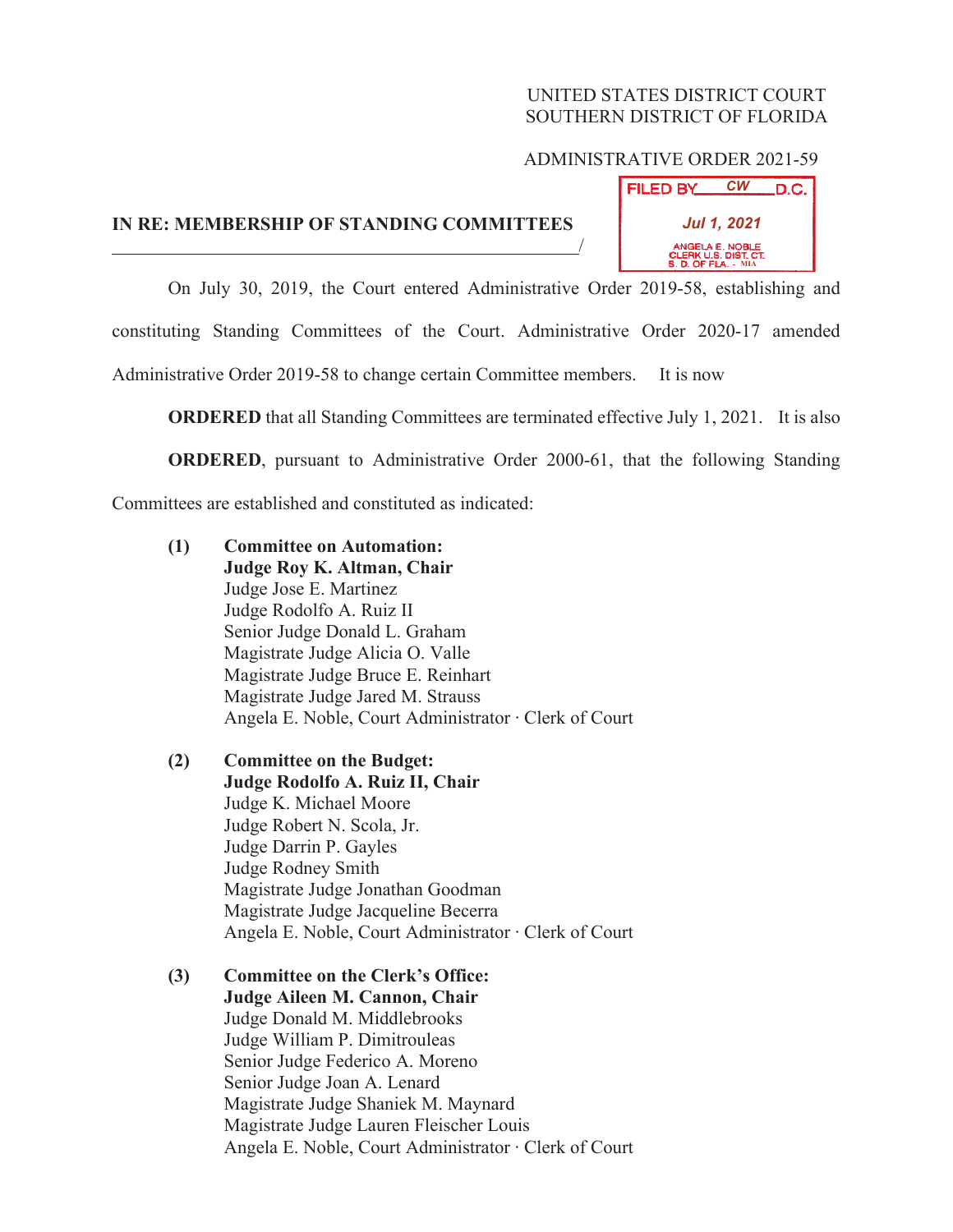**(4) Committee on Court Reporters and Interpreters: Judge William P. Dimitrouleas, Chair** Judge Marcia G. Cooke Judge Kathleen M. Williams Judge Raag Singhal Senior Judge James I Cohn Magistrate Judge Alicia O. Valle Magistrate Judge Shaniek M. Maynard Angela E. Noble, Court Administrator · Clerk of Court

**(5) Committee on Magistrate Judges: Senior Judge Federico A. Moreno, Chair** Judge Donald M. Middlebrooks Judge Beth Bloom Senior Judge Kenneth A. Marra Chief Magistrate Judge John J. O'Sullivan Magistrate Judge Edwin G. Torres Magistrate Judge Patrick M. Hunt Angela E. Noble, Court Administrator  $\cdot$  Clerk of Court

**(6) Committee on Probation: Judge Darrin P. Gayles, Chair** Judge Kathleen M. Williams Judge Rodolfo A. Ruiz II Judge Aileen M. Cannon Senior Judge Patricia A. Seitz Magistrate Judge Chris M. McAliley Magistrate Judge Lisette M. Reid Consuelo Irimia, Chief Probation Officer Angela E. Noble, Court Administrator · Clerk of Court

**(7) Committee on Rules: Judge Beth Bloom, Chair** Judge Donald M. Middlebrooks Judge Robin L. Rosenberg Senior Judge Kenneth A. Marra Magistrate Judge Edwin G. Torres Magistrate Judge Lauren Fleischer Louis Magistrate Judge Jared M. Strauss Angela E. Noble, Court Administrator · Clerk of Court

**(8) Committee on Security: Judge Jose E. Martinez, Chair** Judge Rodney Smith Judge Raag Singhal Judge Aileen M. Cannon Senior Judge Paul C. Huck Magistrate Judge Chris M. McAliley